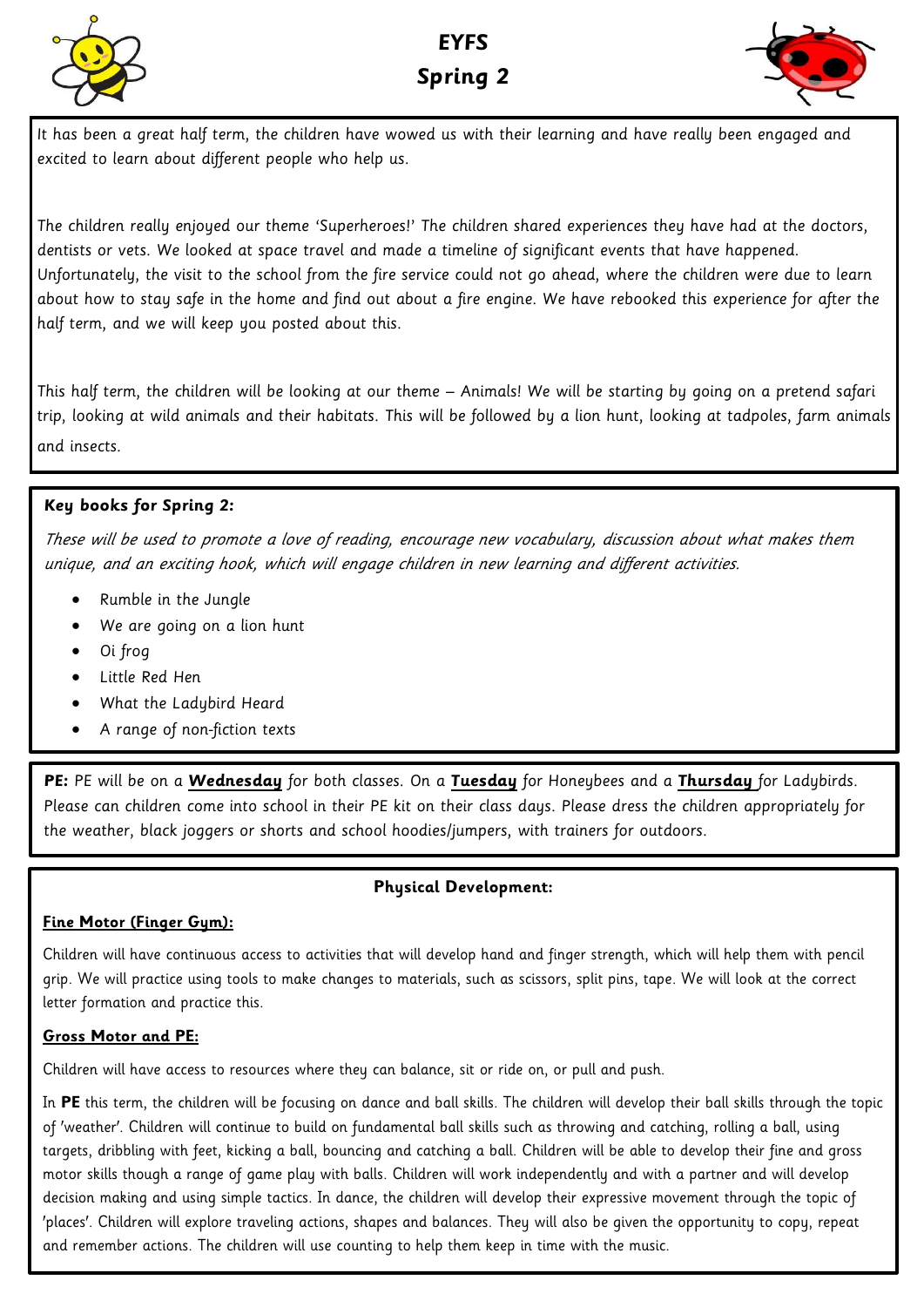# **Personal, Social and Emotional Development**

SCARF Unit: Rights and responsibilities

During this unit, we will explore the following:

- The children will think about how we can look after people who are special to us.
- We will explore how to be caring and kind.
- The children will think about how they can look after their friends.
- We will explore what makes a good friend.
- We will think about how we can be helpful at home.
- We will think about how we can care for and look after the things in our classroom and at home.
- Together, we will look at how we can care and look after our world.
- We will also talk about money and how we can look after this.

# **Communication and Language**

## **Key Vocabulary for this half term:**

**Animals, wild, farm, herbivore, carnivore, omnivore, nocturnal, habitat.** 

- We will continue to use circle times, as a whole class and in small groups to develop use of language and communication skills.
- During our VIPERS sessions where we read a book as a whole class and answer questions about what we read, the children will be introduced to a new WORD. We will talk about the meaning of this word and will display this in the classroom. We will encourage the children to use this new word!
- We will look at different rhymes and poems and learn these.
- The children will practice retelling stories we have read, thinking about key words or repeating phrases from the books.
- The children will engage in and talk about selected non-fiction texts.
- We will look at question words and use these to ask questions to find out more about things we are learning about or stories we have read.
- Using events, such as a visit from the fire service, we will look at talking about an event in detail, and in order.

# **Expressive Arts and Design**

- The children will recognise, create and describe patterns. Looking at animals, we will use different colours and shapes to create different patterns using these as a stimulus.
- We will combine different materials and medians to make a collage. The children will explore different materials and textures and talk about these.
- The children will learn to use different techniques for joining materials when constructing. (Additions this half term: treasury tags)
- The children will continue to use role play to take on a role and create a narrative for their play. We will encourage them to retell stories they have listened to or recreate events we have discussed.
- We will encourage the children to create their own props to aid role-play.
- As part of Design and Technology we will look at a wheel mechanism and how this works. The children will create a Safari/Farm Vehicle and use a mechanism in this. The children will learn to use simple wood work tools safely. We will plan and evaluate vehicles.
- The children will learn and perform number of songs.
- Children will continue explore how sounds can be changed, using a variety of different instruments in our music studio.

# **Understanding of the World**

- The children will learn about and then identify different habitats animals around the world live in. We will look at similarities and differences between these.
- We will look at animals that live in manmade homes and those that are wild.
- We will talk about what the children have observed about different animals.
- The children will learn about what different animals need to survive.
- We will look at United Kingdom and Tanzania on a World Map. The children will explore the differences in climate and physical geography.
- The children will explore a number of simple maps. We will learn about how a map is laid out and what a key means.
- The children will create a simple map using symbols.
- The children will talk about key features of religious celebrations and what this means for people around the world. (Easter)